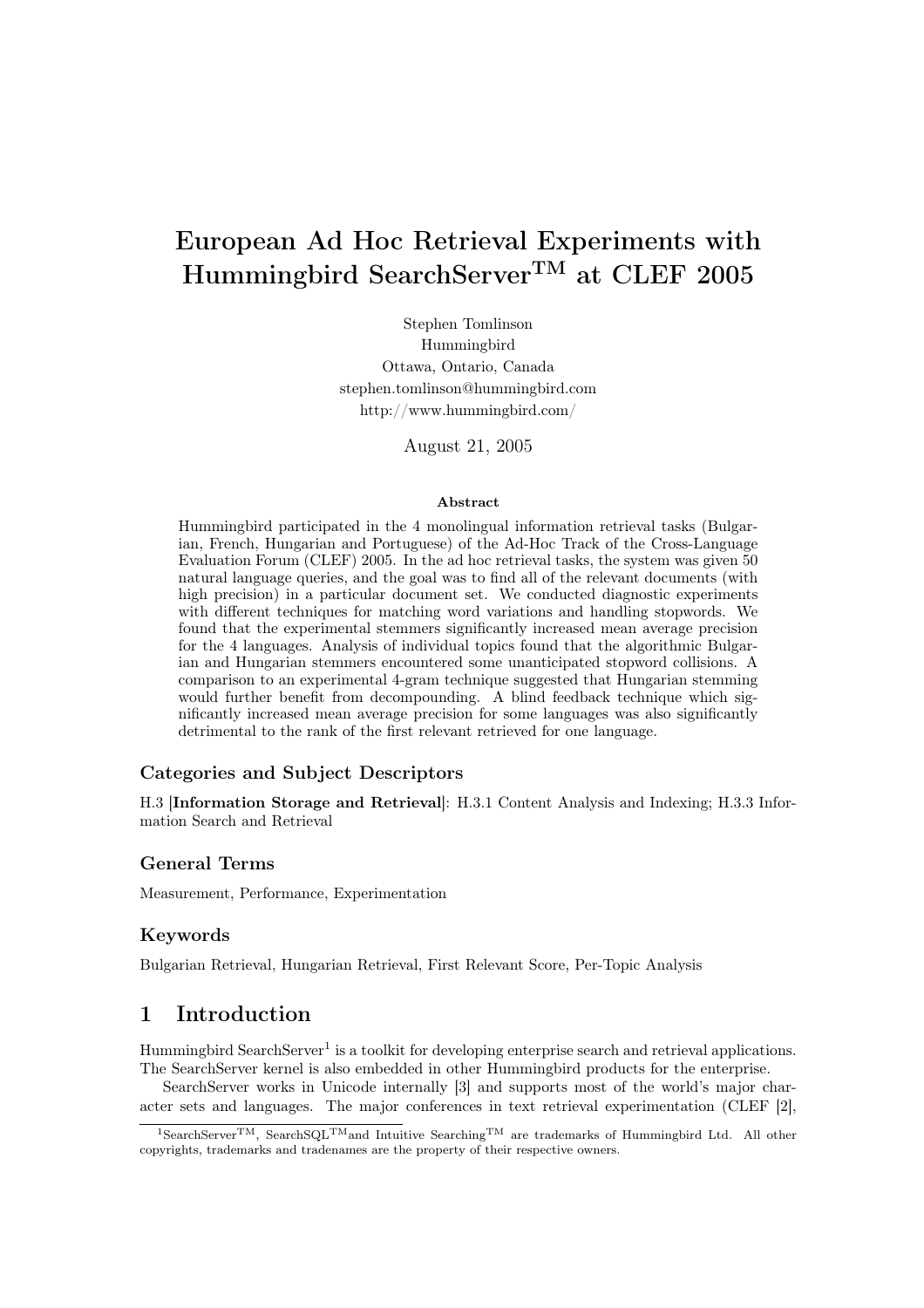| Language   | Text Size (uncompressed) | Documents |    | Topics   Rel/Topic          |
|------------|--------------------------|-----------|----|-----------------------------|
| Portuguese | 591,987,753 bytes        | 210,734   | 50 | 58 (lo 2, med 44, hi 239)   |
| French     | 508,863,606 bytes        | 177,452   | 50 | 51 (lo 1, med 35, hi 185)   |
| Bulgarian  | 216,432,023 bytes        | 69,195    | 49 | 16 (lo 1, med 10, hi $69$ ) |
| Hungarian  | 106,631,823 bytes        | 49,530    | 50 | 19 (lo 1, med 13, hi 87)    |

Table 1: Sizes of CLEF 2005 Ad-Hoc Track Test Collections

NTCIR [6] and TREC [11]) have provided judged test collections for objective experimentation with SearchServer in more than a dozen languages.

This (draft) paper describes experimental work with SearchServer for the task of finding relevant documents for natural language queries in 4 European languages (Bulgarian, French, Hungarian and Portuguese) using the CLEF 2005 Ad-Hoc Track test collections.

# 2 Methodology

#### 2.1 Data

The CLEF 2005 Ad-Hoc Track document sets consisted of tagged (SGML-formatted) news articles in 4 different languages: Bulgarian, French, Hungarian and Portuguese. Table 1 gives the sizes.

The CLEF organizers created 50 natural language "topics" (numbered 251-300) and translated them into many languages. One topic was discarded for Bulgarian because it had no relevant documents. Table 1 gives the final number of topics for each language and their average number of relevant documents (along with the lowest, median and highest number of relevant documents of any topic). For more information on the CLEF test collections, see the track overview paper.

### 2.2 Indexing

Our indexing approach was the mostly the same as last year [15]. Accents were not indexed except for the combining breve in Bulgarian. The apostrophe was treated as a word separator for the 4 investigated languages. The custom text reader, cTREC, was updated to maintain support for the CLEF guidelines of only indexing specifically tagged fields.

Some stop words were excluded from indexing (e.g. "the", "by" and "of" in English). For these experiments, the stop word list for Portuguese was based on the Porter list [7], and the lists for Bulgarian and Hungarian were based on Savoy's [9]. We used our own list for French.

Unlike previous years, this year we added  $AL = 0.9$ " to the stopfiles to specify that the digits 0-9 were to be treated as alphabet characters (e.g. so that "G7" would be indexed as 1 term instead of 2).

By default, the SearchServer index supports both exact matching (after some Unicode-based normalizations, such as decompositions and conversion to upper-case) and morphological matching (e.g. inflections, derivations and compounds, depending on the linguistic component used).

For many languages (including French and Portuguese), SearchServer provides the option of finding inflections based on lexical stemming (i.e. stemming based on a dictionary or lexicon for the language). For example, in English, "baby", "babied", "babies", "baby's" and "babying" all have "baby" as a stem. Specifying an inflected search for any of these terms will match all of the others. The lexical stemming of the post-6.0 experimental development version of SearchServer used for the experiments in this paper was based on internal stemming component 3.7.0.15. We treat each linguistic component as a black box in this paper.

Lexical stemming in SearchServer typically does "inflectional" stemming which generally retains the part of speech (e.g. a plural of a noun is typically stemmed to the singular form). It typically does not do "derivational" stemming which would often change the part of speech or the meaning more substantially (e.g. "performer" is not stemmed to "perform").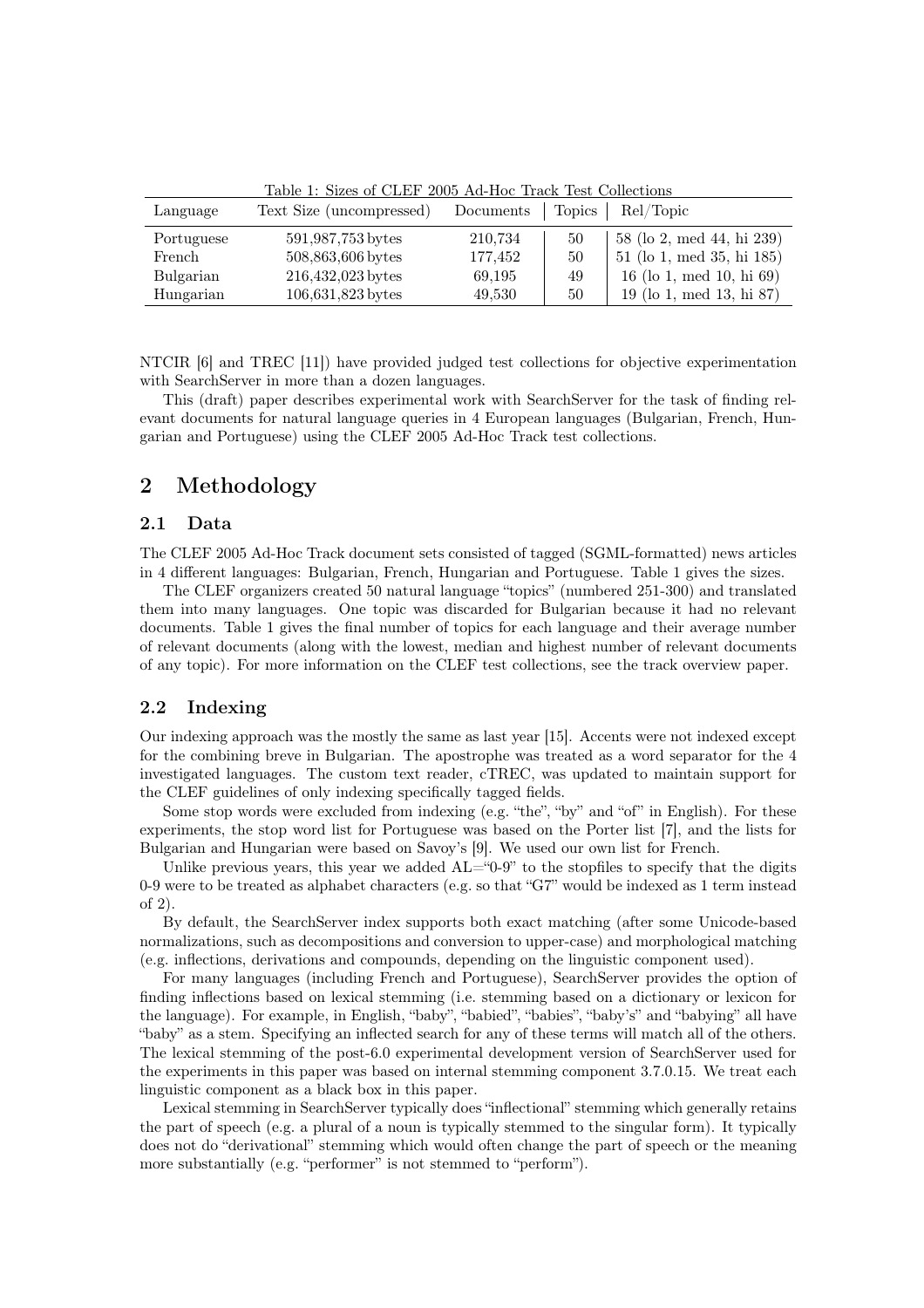Lexical stemming in SearchServer includes compound-splitting (decompounding) for compound words in particular languages (such as Dutch, Finnish, German and Swedish). For example, in German, "babykost" (baby food) has "baby" and "kost" as stems.

Lexical stemmers can produce more than one stem, even for non-compound words. For example, in English, "axes" has both "axe" and "axis" as stems (different meanings), and in French, "important" has both "important" (adjective) and "importer" (verb) as stems (different parts of speech). SearchServer records all the stem mappings at index-time to support maximum recall and does so in a way to allow searching to weight some inflections higher than others.

### 2.3 Searching

We experimented with the SearchServer CONTAINS predicate. Our test application specified SearchSQL to perform a boolean-OR of the query words. For example, for Bulgarian topic 279 whose Title was "Референдуми в Швейцария" (Swiss referendums), a corresponding SearchSQL query would be:

```
SELECT RELEVANCE('2:3') AS REL, DOCNO
FROM CLEF05BG
WHERE FT_TEXT CONTAINS 'Референдуми' | 'в' | 'Швейцария'
ORDER BY REL DESC;
```
(Note that "в" is a stopword for Bulgarian so its inclusion in the query wouldn't actually add any matches.)

Most aspects of the SearchServer relevance value calculation are the same as described last year [15]. Briefly, SearchServer dampens the term frequency and adjusts for document length in a manner similar to Okapi [8] and dampens the inverse document frequency using an approximation of the logarithm. These calculations are based on the stems of the terms (roughly speaking) when doing morphological searching (i.e. when SET TERM GENERATOR 'word!ftelp/inflect' was previously specified). The SearchServer RELEVANCE\_METHOD setting was set to '2:3' and RELEVANCE\_DLEN\_IMP was set to 750 for all experiments in this paper.

### 2.4 Diagnostic Runs

For the diagnostic runs listed in Tables 2, the run names consist of a language code ("BG" for Bulgarian, "FR" for French, "HU" for Hungarian and "PT" for Portuguese) followed by one of the following labels:

- "lex": (FR and PT only): The run used SearchServer lexical stemming. The /inflect option (SET TERM\_GENERATOR 'word!ftelp/inflect') was specified.
- "lexnos": Same as "lex" except that /nostop was additionally specified which prevents query terms from being discarded if all of their stems are stopwords (note that stopwords themselves were still not found because they were not indexed).
- "lexall": Same as "lex" except that a separate index was used which did not stop any words from being indexed (specifying /nostop would make no difference with this index).
- "lexsing": Same as "lex" except that /single was additionally specified (so that just one stemming interpretation was used at search time).
- "neu" (BG and HU only): Same as "lex" except that the experimental Neuchatel stemmer was used [9].
- "neunos": Same as "lexnos" except that the Neuchatel stemmer was used.
- "neuall": Same as "lexall" except that the Neuchatel stemmer was used.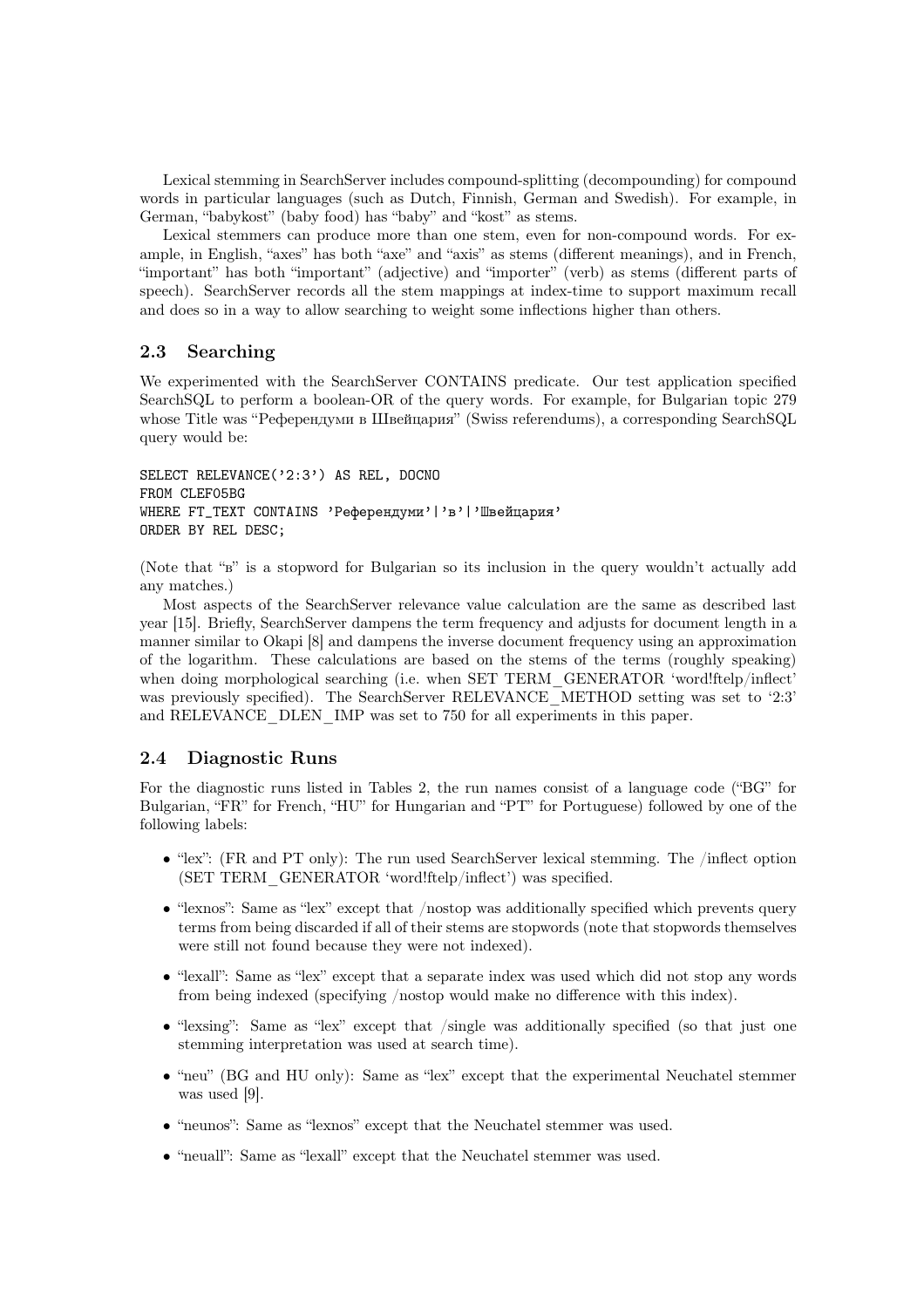| Run        | <b>FRS</b> | Success@1        | Success@5        | Success@10       | MRR   | <b>MAP</b> |
|------------|------------|------------------|------------------|------------------|-------|------------|
| BG-neuall  | 0.782      | $15/49$ $(31\%)$ | $38/49$ (78%)    | $41/49$ $(84\%)$ | 0.500 | 0.255      |
| BG-neunos  | 0.781      | $16/49$ (33%)    | $38/49$ (78%)    | $41/49$ $(84\%)$ | 0.507 | 0.263      |
| $BG-4gram$ | 0.758      | $20/49$ (41%)    | 32/49(65%)       | $40/49$ $(82\%)$ | 0.525 | 0.264      |
| BG-snru    | 0.757      | $17/49$ (35%)    | 34/49(69%)       | $40/49$ (82%)    | 0.499 | 0.242      |
| $BG$ -neu  | 0.749      | $15/49$ $(31\%)$ | $35/49$ (71%)    | $39/49(80\%)$    | 0.476 | 0.259      |
| BG-none    | 0.685      | $14/49$ (29%)    | $30/49(61\%)$    | 35/49(71%)       | 0.440 | 0.195      |
| $FR$ -sn   | 0.820      | 27/50(54%)       | $40/50(80\%)$    | $43/50(86\%)$    | 0.645 | 0.318      |
| $FR$ -lex  | 0.810      | $25/50(50\%)$    | $39/50$ (78%)    | 42/50(84%)       | 0.618 | 0.302      |
| FR-lexnos  | 0.810      | $25/50(50\%)$    | $39/50$ (78%)    | $42/50$ $(84\%)$ | 0.618 | 0.302      |
| FR-lexall  | 0.810      | $25/50(50\%)$    | $39/50$ (78%)    | 43/50(86%)       | 0.618 | 0.301      |
| $FR-4gram$ | 0.809      | $24/50$ $(48\%)$ | $41/50$ $(82\%)$ | 43/50(86%)       | 0.617 | 0.279      |
| FR-lexsing | 0.802      | $25/50(50\%)$    | 39/50(78%)       | 42/50(84%)       | 0.615 | 0.299      |
| FR-none    | 0.778      | $20/50$ (40%)    | $38/50$ (76%)    | $43/50(86\%)$    | 0.549 | 0.232      |
| $HU-4gram$ | 0.834      | 24/50 (48%)      | 39/50 (78%)      | $45/50$ (90%)    | 0.619 | 0.341      |
| HU-neunos  | 0.789      | 26/50(52%)       | $36/50$ (72%)    | 42/50(84%)       | 0.625 | 0.287      |
| HU-neuall  | 0.788      | $25/50(50\%)$    | $37/50$ $(74\%)$ | $41/50$ $(82\%)$ | 0.614 | 0.280      |
| $HU$ -neu  | 0.788      | $25/50(50\%)$    | 37/50(74%)       | 42/50(84%)       | 0.613 | 0.274      |
| HU-neuposs | 0.769      | $24/50$ (48%)    | 36/50(72%)       | 41/50(82%)       | 0.588 | 0.271      |
| HU-none    | 0.671      | $17/50$ $(34\%)$ | $30/50(60\%)$    | 37/50(74%)       | 0.464 | 0.184      |
| $PT$ -sn   | 0.892      | $30/50(60\%)$    | $43/50(86\%)$    | $47/50(94\%)$    | 0.712 | 0.269      |
| PT-lexall  | 0.865      | $30/50(60\%)$    | $42/50$ $(84\%)$ | 46/50(92%)       | 0.707 | 0.300      |
| $PT$ -lex  | 0.856      | 31/50(62%)       | 42/50(84%)       | $45/50(90\%)$    | 0.714 | 0.300      |
| PT-lexnos  | 0.856      | $31/50(62\%)$    | 42/50(84%)       | $45/50(90\%)$    | 0.714 | 0.300      |
| PT-lexsing | 0.843      | $30/50(60\%)$    | $40/50(80\%)$    | $44/50$ $(88\%)$ | 0.699 | 0.290      |
| PT-none    | 0.821      | $28/50(56\%)$    | $39/50$ (78%)    | $43/50(86\%)$    | 0.662 | 0.246      |
| $PT-4gram$ | 0.815      | $27/50(54\%)$    | $41/50$ $(82\%)$ | $41/50$ (82%)    | 0.662 | 0.231      |

Table 2: Mean Scores of Diagnostic Title-only runs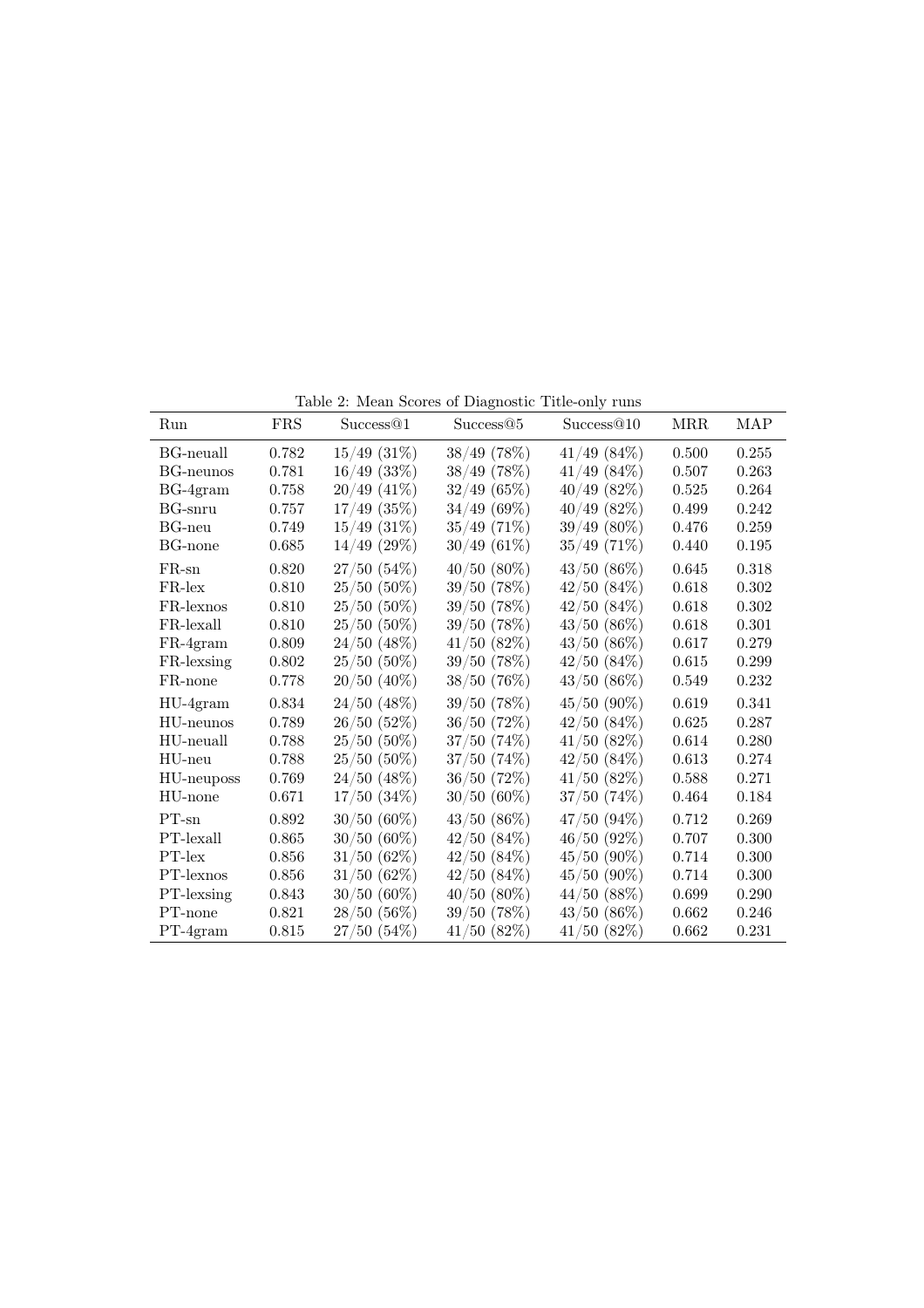- "neuposs" (HU only): Same as "neu" except that the call to the remove\_possessive function was skipped. (Prof. Savoy suggested to us that it was unclear if removing possessive pronouns was a good idea, which we interpreted as uncertainty about the remove possessive function.)
- "sn" (FR and PT only): Same as "lex" except that the Porter (Snowball) stemmer [7] was used.
- "snru" (BG only): Same as "neu" except that the Porter (Snowball) stemmer for Russian was used.
- "4gram": Same as "lexall" except that the run used a different index which primarily consisted of the 4-grams of terms, e.g. the word 'search' would produce index terms of 'sear', 'earc' and 'arch'. No stemming was done; searching used the IS\_ABOUT predicate (instead of the CONTAINS predicate) with morphological options disabled to search for the 4-grams of the query terms.
- "none": The run disabled morphological searching. (The run used the same index as "lex" for FR and PT and the same index as "neu" for HU and BG, but SET TERM\_GENERATOR '' was specified so that variations from stemming were not matched.)

Note that all diagnostic runs just used the Title field of the topic.

#### 2.5 Evaluation Measures

Traditionally in ad hoc retrieval experiments, the primary evaluation measure is "average precision". For a topic, it is the average of the precision after each relevant document is retrieved (using zero as the precision for relevant documents which are not retrieved). By convention, it is based on the first 1000 retrieved documents for the topic. The score ranges from 0.0 (no relevants found) to 1.0 (all relevants found at the top of the list). Average precision takes into account both precision and recall, and it is very good for detecting retrieval differences because even small differences in the ranks of relevant documents affect the score. "Mean Average Precision" (MAP) is the mean of the average precision scores over all of the topics (i.e. all topics are weighted equally).

If one wishes to focus on just the first relevant document, the traditional measure is "Reciprocal Rank" (RR). For a topic, it is  $\frac{1}{r}$  where r is the rank of the first row for which a desired page is found, or zero if a desired page was not found. "Mean Reciprocal Rank" (MRR) is the mean of the reciprocal ranks over all the topics.

An experimental measure introduced in this paper (along with the companion web retrieval paper [12]) is "First Relevant Score" (denoted "FRS"). Like reciprocal rank, it is based on just the rank of the first relevant retrieved for a topic, but it is better suited to per-topic analysis. FRS is  $1.08<sup>1-r</sup>$  where r is the rank of the first row for which a desired page is found, or zero if a desired page was not found. Like reciprocal rank, finding the first relevant at rank 1 produces a score of 1.0. At rank 2, FRS is just 7 points lower (0.93), whereas RR is 50 points lower (0.50). At rank 3, FRS is another 7 points lower (0.86), whereas RR is 17 points lower (0.33). At rank 10, FRS is 0.50, whereas RR is 0.10. FRS is greater than RR for ranks 2 to 52 and lower for ranks 53 and beyond. A possible interpretation of FRS is that it may be an indicator of the percentage of potential result list reading the system saved the user to get to the first relevant, assuming that users are less and less likely to continue reading as they get deeper into the result list.

"Success@n" is the percentage of topics for which at least one relevant document was returned in the first n rows. Like the other first relevant measures, this measure hides a lot of retrieval differences (particularly in recall), but it is more intuitive and may be an indicator of a user's impression of a method's robustness across topics. This paper lists Success@1, Success@5 and Success<sup>@10.</sup>

### 2.6 Statistical Significance Tables

For tables comparing 2 diagnostic runs (such as Table 3), the columns are as follows: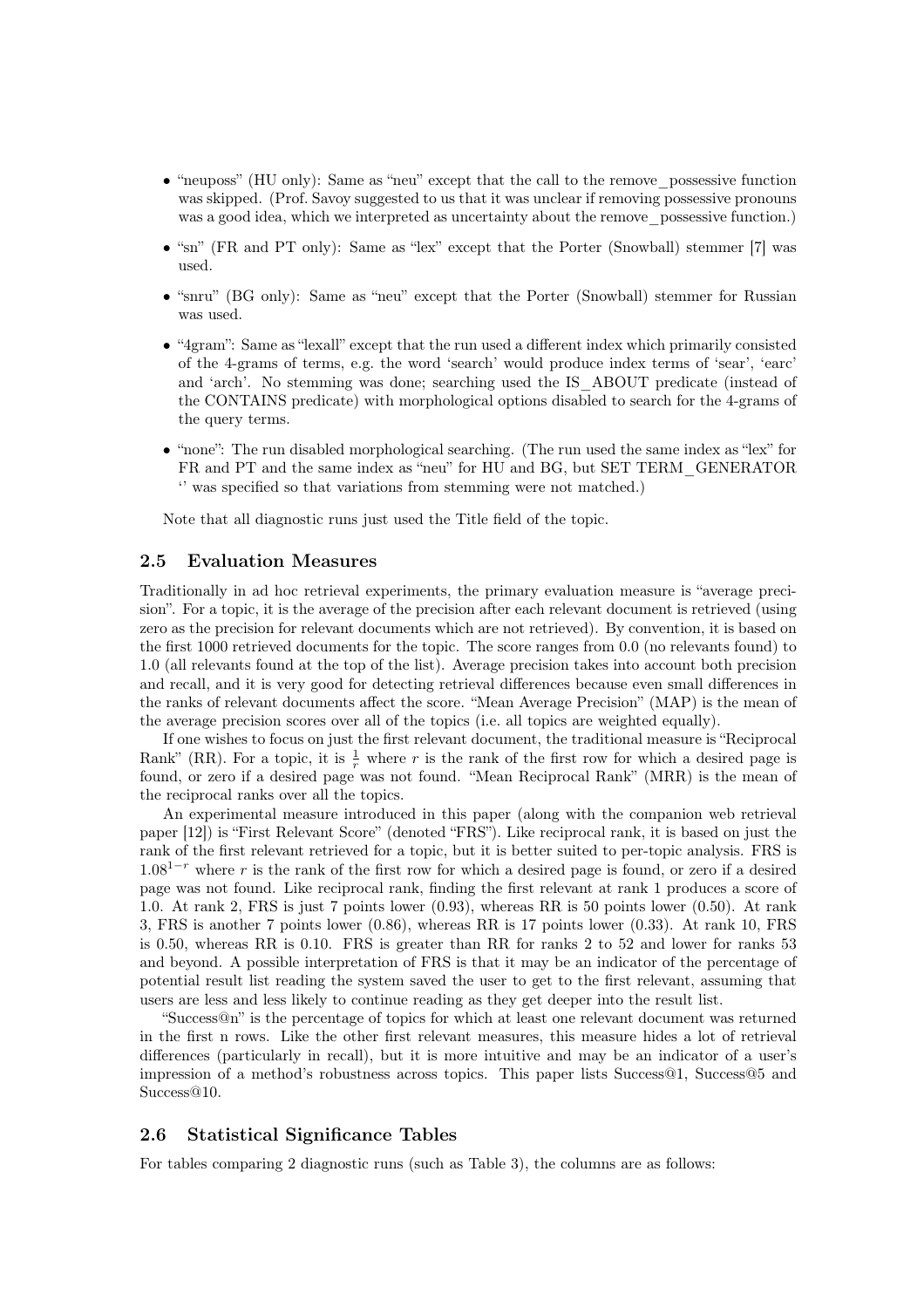- "Expt" specifies the experiment. The language code is given, followed by the labels of the 2 runs being compared. The difference is the first run minus the second run. For example, "FR lex-none" specifies the difference of subtracting the scores of the French 'none' run from the French 'lex' run (of Table 2).
- "∆MAP" is the difference of the mean average precision scores of the two runs being compared (and "∆FRS" is the difference of the (mean) FRS scores).
- "95% Conf" is an approximate  $95\%$  confidence interval for the difference (calculated from plus/minus twice the standard error of the mean difference). If zero is not in the interval, the result is "statistically significant" (at the 5% level), i.e. the feature is unlikely to be of neutral impact (on average), though if the average difference is small (e.g.  $\lt 0.020$ ) it may still be too minor to be considered "significant" in the magnitude sense.
- "vs." is the number of topics on which the first run scored higher, lower and tied (respectively) compared to the second run. These numbers should always add to the number of topics (49 for Bulgarian, 50 for the others).
- "3 Extreme Diffs (Topic)" lists 3 of the individual topic differences, each followed by the topic number in brackets (the topic numbers range from 251 to 300). The first difference is the largest one of any topic (based on the absolute value). The third difference is the largest difference in the other direction (so the first and third differences give the range of differences observed in this experiment). The middle difference is the largest of the remaining differences (based on the absolute value).

# 3 Results of Morphological Experiments

In the per-topic analysis, the official topic translations were used as much as possible. Online translation services were consulted at times ([5] was sometimes helpful for Hungarian, and we found the Russian-to-English translations at [1] often worked for Bulgarian). Prof. Savoy also assisted with some Bulgarian words. But any translation errors are the responsibility of the author.

### 3.1 Impact of Stemming

Table 3 isolates the impact of stemming on the average precision measure (e.g. "FR lex-none" is the difference of the "FR-lex" and "FR-none" runs of Table 2). For each of the 4 languages, the increase in mean average precision was statistically significant (i.e. zero was not in the approximate 95% confidence interval). In FRS, there was higher variance, and only the increase for Hungarian was statistically significant. Note that for some queries, it was still better to only match the original query form (not variations from stemming); SearchServer allows this option to be controlled for each query term at search-time.

Table 3 shows that topic 279 (Swiss referendums) was substantially affected by stemming for all 4 languages, so we examine it for each language:

- HU-279 (Svájci népszavazások): Without Hungarian stemming, no document contained both of the query terms. No relevant document contained the query word 'népszavazások'. Only some of the relevant documents even contained 'Sváici' (and lots of non-relevants also did). With stemming, average precision was 87 points higher from extra matches such as 'svájciak', 'Svájc', 'Svájcban', 'Svájcot', 'Svájcról', 'népszavazáson', 'népszavazás', 'népszavazást' and 'népszavazással'.
- BG-279 (Референдуми в Швейцария): With Bulgarian stemming, average precision was 58 points higher from extra matches for 'referendums' such as референдум and референдума.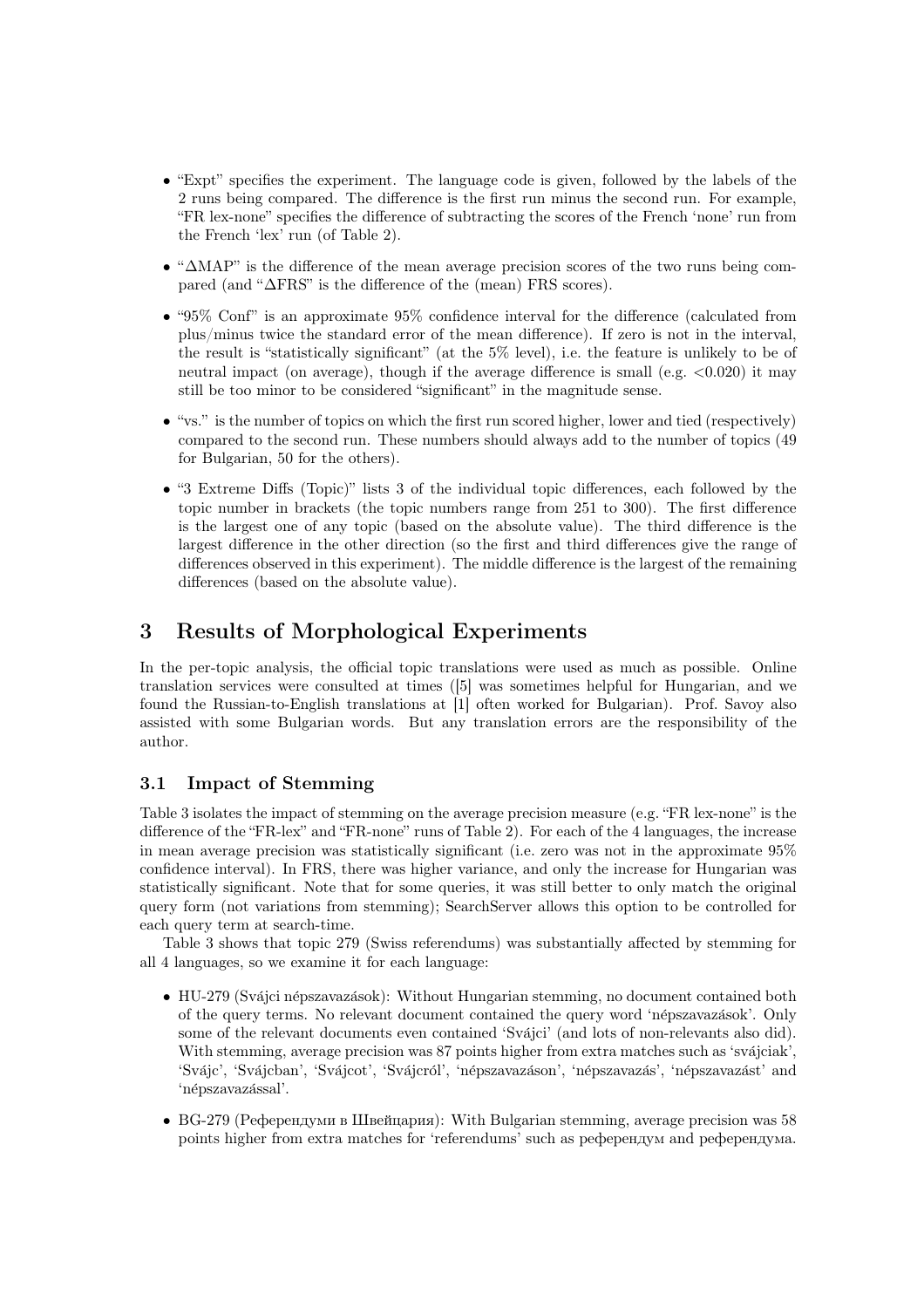| Expt        | $\triangle MAP$ | $95\%$ Conf       | VS.            | 3 Extreme Diffs (Topic)                           |
|-------------|-----------------|-------------------|----------------|---------------------------------------------------|
| HU-neu-none | 0.090           | (0.038, 0.143)    | $32 - 11 - 7$  | $0.87$ (279), 0.77 (294), $-0.12$ (265)           |
| FR-lex-none | 0.070           | (0.028, 0.112)    | $29 - 16 - 5$  | $0.53$ (297), $0.45$ (284), $-0.12$ (275)         |
| BG-neu-none | 0.064           | (0.005, 0.123)    | $29 - 15 - 5$  | $0.90$ (271), $0.58$ (279), $-0.50$ (258)         |
| PT-lex-none | 0.054           | (0.027, 0.080)    | $34-13-3$      | $0.35$ (279), $0.30$ (286), $-0.09$ (296)         |
|             | $\Delta$ FRS    |                   |                |                                                   |
| HU-neu-none | 0.117           | (0.024, 0.209)    | 19-10-21       | $1.00$ $(271)$ , $0.98$ $(294)$ , $-0.83$ $(262)$ |
| BG-neu-none | 0.064           | $(-0.042, 0.170)$ | $16 - 17 - 16$ | $0.96$ (294), $0.86$ (269), $-0.87$ (273)         |
| PT-lex-none | 0.035           | $(-0.017, 0.087)$ | $12 - 7 - 31$  | $0.69$ (263), 0.60 (254), $-0.54$ (282)           |
| FR-lex-none | 0.033           | $(-0.032, 0.097)$ | $15 - 8 - 27$  | $0.73$ (276), 0.64 (284), $-0.60$ (279)           |

Table 3: Impact of Stemming on Average Precision and First Relevant Score

Table 4: Impact of /nostop Option on Average Precision and First Relevant Score

| Expt                                                       | $\triangle MAP$                  | $95\%$ Conf                                          | VS.                                                          | 3 Extreme Diffs (Topic)                                                                                                                                                                        |
|------------------------------------------------------------|----------------------------------|------------------------------------------------------|--------------------------------------------------------------|------------------------------------------------------------------------------------------------------------------------------------------------------------------------------------------------|
| HU-nos-neu<br>BG-nos-neu<br>$FR$ -nos-lex<br>$PT$ -nos-lex | 0.013<br>0.005<br>0.000<br>0.000 | $(-0.005, 0.031)$<br>$(-0.003, 0.012)$<br>n/a<br>n/a | $3 - 1 - 46$<br>$2 - 2 - 45$<br>$0 - 0 - 50$<br>$0 - 0 - 50$ | $0.40$ (292), $0.13$ (265), $-0.03$ (282)<br>$0.17$ (273), $0.06$ (267), $-0.01$ (257)<br>$0.00$ $(276)$ , $0.00$ $(252)$ , $0.00$ $(300)$<br>$0.00$ $(276)$ , $0.00$ $(252)$ , $0.00$ $(300)$ |
| BG-nos-neu<br>HU-nos-neu                                   | $\Delta$ FRS<br>0.031<br>0.001   | $(-0.010, 0.072)$<br>$(-0.014, 0.015)$               | $3 - 1 - 45$<br>$1 - 1 - 48$                                 | $0.80$ (273), $0.57$ (267), $-0.05$ (257)<br>$0.26$ (292), $0.00$ (253), $-0.23$ (282)                                                                                                         |

- PT-279 (Referendos suíços): The query word 'suíços' was common in the relevant documents, but many relevants just used 'referendo' and not the query word 'referendos'. Average precision was 35 points higher with Portuguese stemming; extra matches included 'referendo', 'suíço', 'suíça' and 'suíças'.
- FR-279 (Référendums en Suisse): This French topic scored lower with stemming (the rank of the first relevant fell from 1 to 13, and average precision fell from 0.10 to 0.01). It appears that the relevant documents were more likely to use the plural 'Référendums' than the singular 'Référendum', and the latter was a more common word which generated lots of matches when stemming.

# 3.2 Impact of Experimental /nostop Option

Table 4 isolates the impact of using the SearchServer /nostop option. The option had no effect on the 50 French and Portuguese topics, and it affected only a few of the Bulgarian and Hungarian topics. The /nostop option prevents query terms from being discarded if all of their stems are stopwords (note that stopwords themselves are still not found because they are not indexed). The default is to not use /nostop because past experiments otherwise found a lot of spurrious matches in some languages (such as Finnish and Korean). We investigate some of the topics flagged in Table 4:

• HU-265 (A Deutsche Bank szerzeményei (Deutsche Bank Takeovers)): The query word 'Bank' stemmed to 'ban' (in) which was a stopword, so by default, the word 'Bank' was not matched in the documents. With the /nostop option, 'Bank' was matched and average precision was 13 points higher. (Incidentally, this issue is presumably why Table 3 shows that stemming scored 12 points lower on HU-265; without stemming, 'Bank' was found in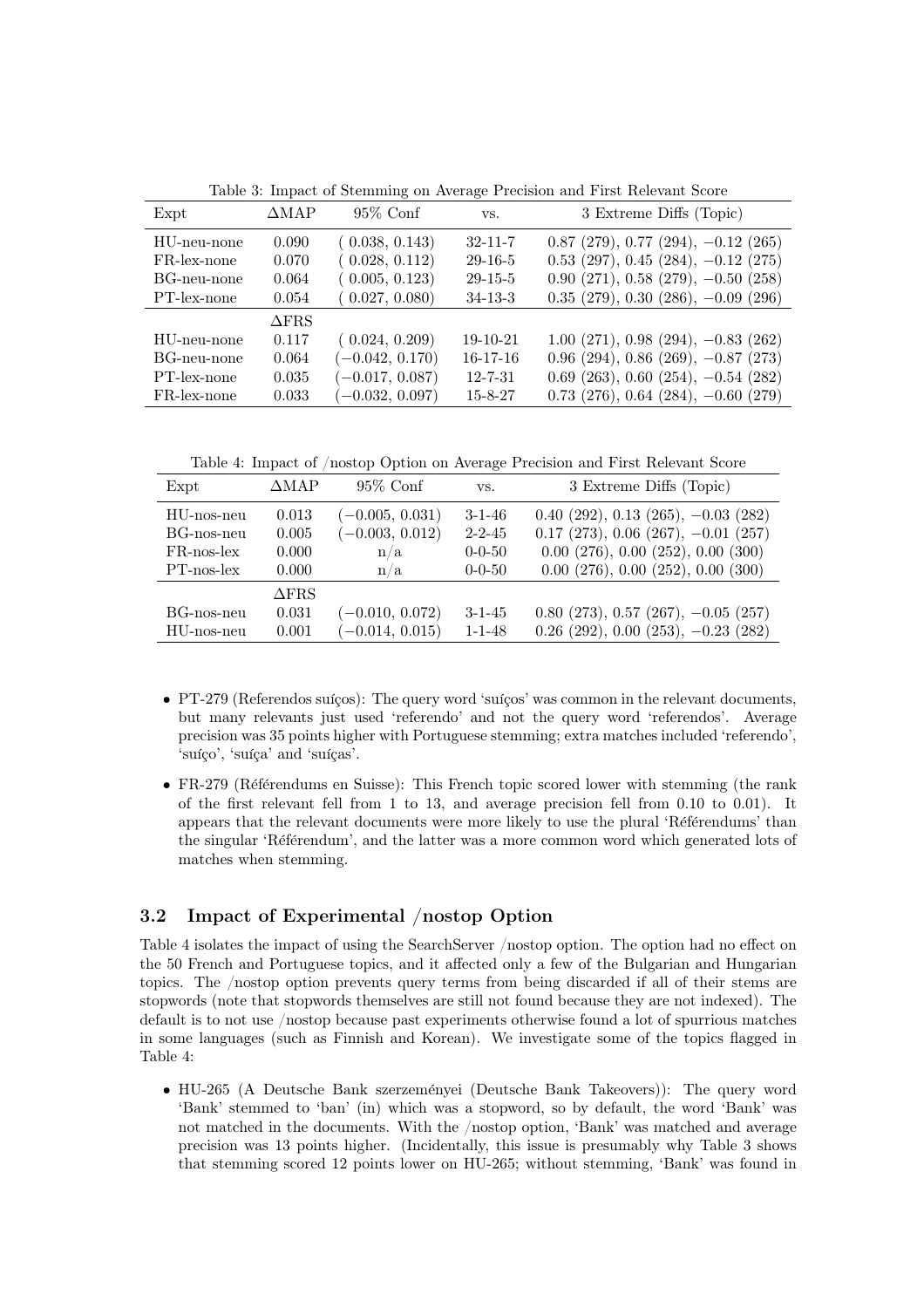the documents.) Perhaps this issue would not have arisen with a lexical stemmer which would preserve the meaning more closely.

- HU-292 (Német városok újjáépítése (Rebuilding German Cities)): The query word 'Német' (German) stemmed to 'nem' (not) which was a stopword and so this useful word was dropped from the query by default. With the /nostop option, average precision was 40 points higher.
- HU-282 (Elítéltekkel szembeni durva bánásmód (Prison Abuse)): In this topic, the default scored higher. Using /nostop changed the rank of the first relevant from 3 to 7. The stopword list contained 'szemben' (in front of), and the query word 'szembeni' presumably is a related noise word, and discarding it was useful. The /nostop option kept 'szembeni', which only occurred in 319 documents, so it had a high enough weighting from inverse document frequency to hurt precision.
- BG-273 (Разширяването на НАТО (NATO Expansion)): HATO (NATO) stemmed to HA (on) which was a stopword, so the default behaviour removed a key word from the query. With /nostop, the first relevant score was 80 points higher.
- BG-267 (Най-добрите чуждоезикови филми (Best Foreign Language Films)): The query word филми (films) stemmed to филм (film) which surprisingly was a stopword, so the default behaviour discarded a key query term. Our supplier [9] has confirmed that this was an error in the Bulgarian stopword list.
- BG-257 (Етническото прочистване на Балканите (Ethnic Cleansing in the Balkans)): The query word Балканите (Balkans) stemmed to балкан (Balkan mountain) which surprisingly was a stopword. Even though it turned out that precision was a little higher without the Balkans term in this case, in general this appears to be another error in the stopword list.

In the topics we examined, in 3 cases the default behaviour of dropping useful terms may have been from the stemmers for Bulgarian and Hungarian being algorithmic instead of lexical (a lexical stemmer typically does not change the meaning of a word, except when words are ambiguous). It appears for algorithmic stemmers it may be better to use the /nostop option by default.

In another 2 cases, it appears the stoplist was in error, which illustrates the usefulness of the CLEF judged test collections: they enable an analyst who does not understand a language to find issues in a resource for the language and make inferences about its quality.

### 3.3 Impact of Indexing All Words

Table 5 isolates the impact of indexing all words (i.e. of not using a stopword list). None of the mean differences were statistically significant, but Bulgarian and Hungarian had some large per-topic differences in average precision which we investigate:

- HU-292 (Német városok újjáépítése (Rebuilding German Cities)): We saw earlier that this topic benefitted from the /nostop option (average precision up 40 points), but when indexing all words, average precision fell back (33 points). The reason was that the common word 'nem' (not) was now indexed, so 'Német' (German), which stems to 'nem' with the algorithmic stemmer, had a much lower inverse document frequency than before, and this useful word received less weight. (Even if it had received more weight, there would have been potential confusion with all the indexed occurrences of 'nem'.)
- BG-271 (Бракове между хомосексуални (Gay Marriages)): The stopword между (between) was not in the 2 relevant documents. When it was indexed, its inclusion caused some nonrelevants to be preferred, and average precision dropped 55 points.
- BG-295 (Пране на пари (Money Laundering)): This topic scored higher when indexing all words. Surprisingly, the word пари (money) was a stopword, presumably another error (the Bulgarian stoplist apparently needs a review). It seems fine that  $\text{Ha}(on)$  was a stopword.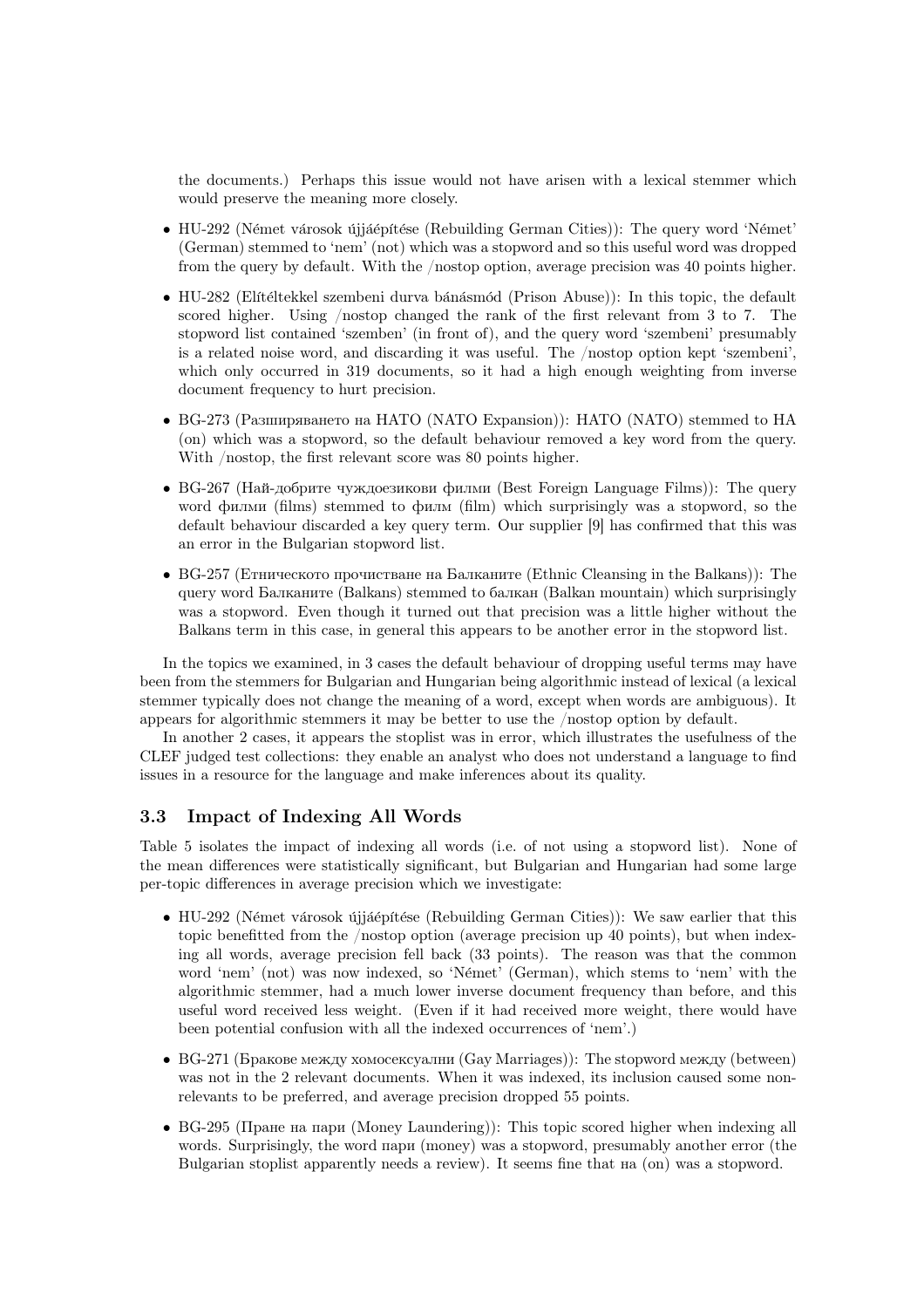| Expt          | $\triangle$ MAP | $95\%$ Conf       | VS.          | 3 Extreme Diffs (Topic)                            |
|---------------|-----------------|-------------------|--------------|----------------------------------------------------|
| PT-all-nos    | $-0.000$        | $(-0.003, 0.002)$ | 18-17-15     | $0.03$ $(280)$ , $-0.01$ $(259)$ , $-0.02$ $(282)$ |
| $FR$ -all-nos | $-0.001$        | $(-0.005, 0.003)$ | 24-17-9      | $-0.07$ (262), 0.01 (290), 0.01 (289)              |
| HU-all-nos    | $-0.006$        | $(-0.021, 0.008)$ | 7-7-36       | $-0.33$ (292), $-0.05$ (265), 0.05 (274)           |
| BG-all-nos    | $-0.008$        | $(-0.034, 0.018)$ | $16-17-16$   | $-0.55$ (271), $-0.14$ (268), 0.20 (295)           |
|               | $\Delta$ FRS    |                   |              |                                                    |
| PT-all-nos    | 0.009           | $(-0.007, 0.025)$ | $5 - 1 - 44$ | $0.38$ (282), $0.06$ (263), $-0.07$ (291)          |
| BG-all-nos    | 0.001           | $(-0.008, 0.010)$ | $3 - 4 - 42$ | $0.13$ (263), $-0.07$ (268), $-0.07$ (271)         |
| FR-all-nos    | $-0.000$        | $(-0.009, 0.008)$ | $4 - 4 - 42$ | $0.10$ (286), $-0.09$ (258), $-0.09$ (288)         |
| $HU$ -all-nos | $-0.000$        | $(-0.010, 0.009)$ | $1 - 3 - 46$ | $0.16$ (282), $-0.04$ (299), $-0.14$ (292)         |

Table 5: Impact of Indexing All Words on Average Precision and First Relevant Score

Table 6: 4-grams vs. Stems in Average Precision and First Relevant Score

| Expt         | $\triangle MAP$ | $95\%$ Conf       | VS.            | 3 Extreme Diffs (Topic)                   |
|--------------|-----------------|-------------------|----------------|-------------------------------------------|
| $HU-4gr-all$ | 0.060           | (0.018, 0.103)    | $32 - 17 - 1$  | $0.46$ (255), 0.33 (292), $-0.30$ (283)   |
| $BG-4gr-all$ | 0.009           | $(-0.028, 0.046)$ | $25 - 24 - 0$  | $0.50$ (258), $0.25$ (254), $-0.33$ (285) |
| $FR-4gr-all$ | $-0.021$        | $(-0.048, 0.005)$ | $18 - 31 - 1$  | $0.25$ (291), $0.22$ (263), $-0.20$ (273) |
| $PT-4gr-all$ | $-0.068$        | $(-0.104,-0.032)$ | $14 - 35 - 1$  | $-0.43$ (259), $-0.28$ (286), 0.22 (297)  |
|              | $\Delta$ FRS    |                   |                |                                           |
| $HU-4gr-all$ | 0.046           | $(-0.036, 0.128)$ | $15 - 15 - 20$ | $1.00$ (286), 0.93 (261), $-0.81$ (251)   |
| $FR-4gr-all$ | $-0.001$        | $(-0.041, 0.039)$ | $13 - 15 - 22$ | $0.60$ (279), $0.26$ (281), $-0.40$ (259) |
| $BG-4gr-all$ | $-0.024$        | $(-0.093, 0.045)$ | 17-14-18       | $-0.82$ (274), 0.56 (270), 0.59 (288)     |
| $PT-4gr-all$ | $-0.051$        | $(-0.134, 0.032)$ | 7-17-26        | $-1.00$ (259), $-0.83$ (292), 0.96 (260)  |

In practice, indexing all words may not be so troublesome because it is typically easy for users to omit noise words from the query, and stemming issues can be worked around by disabling the finding of word variants (SearchServer makes it optional at search-time).

# 3.4 Comparison to 4-grams

Compound words appear to be fairly common in Hungarian, but the algorithimic stemmer did not perform decompounding, a technique we have found to be useful for languages such as Finnish [15]. However, [4] has found that using 4-grams as index terms works well in ad hoc ranking experiments for many European languages, including compound-word languages. Table 6 compares our 4-gram runs to the stemming runs which indexed all words (because we did not use stopwords with our 4 gram index). As anticipated, there was a statistically significant increase in mean average precision for Hungarian, though there was a decrease for Portuguese which was also statistically significant. We look at the largest per-topic differences for Hungarian:

• HU-255 (Internetfüggők (Internet Junkies)): Average precision was 46 points higher with 4-grams for this topic (a compound word). The stemmer found the 3 relevant documents which contained 'internetfüggő' or the original query word 'internetfüggők'. 4-grams matched other variants such as 'Internetfüggőség' (Internet dependence), 'internetfüggőséggel' and 'internetfüggőségben' and found all 6 relevant documents. 4-grams also matched other potentially helpful words such as 'internet', 'internetezők', 'internetezés', 'komputerfüggőséget' and 'függővé'. But 4-grams also produced unwanted matches, such as 'intervallum' (interval) and 'Szinte' (as good as); these both came from the 4-gram 'inte'. If the stemmer had just additionally matched 'Internetfüggőség', all 6 relevants would have found, but we're still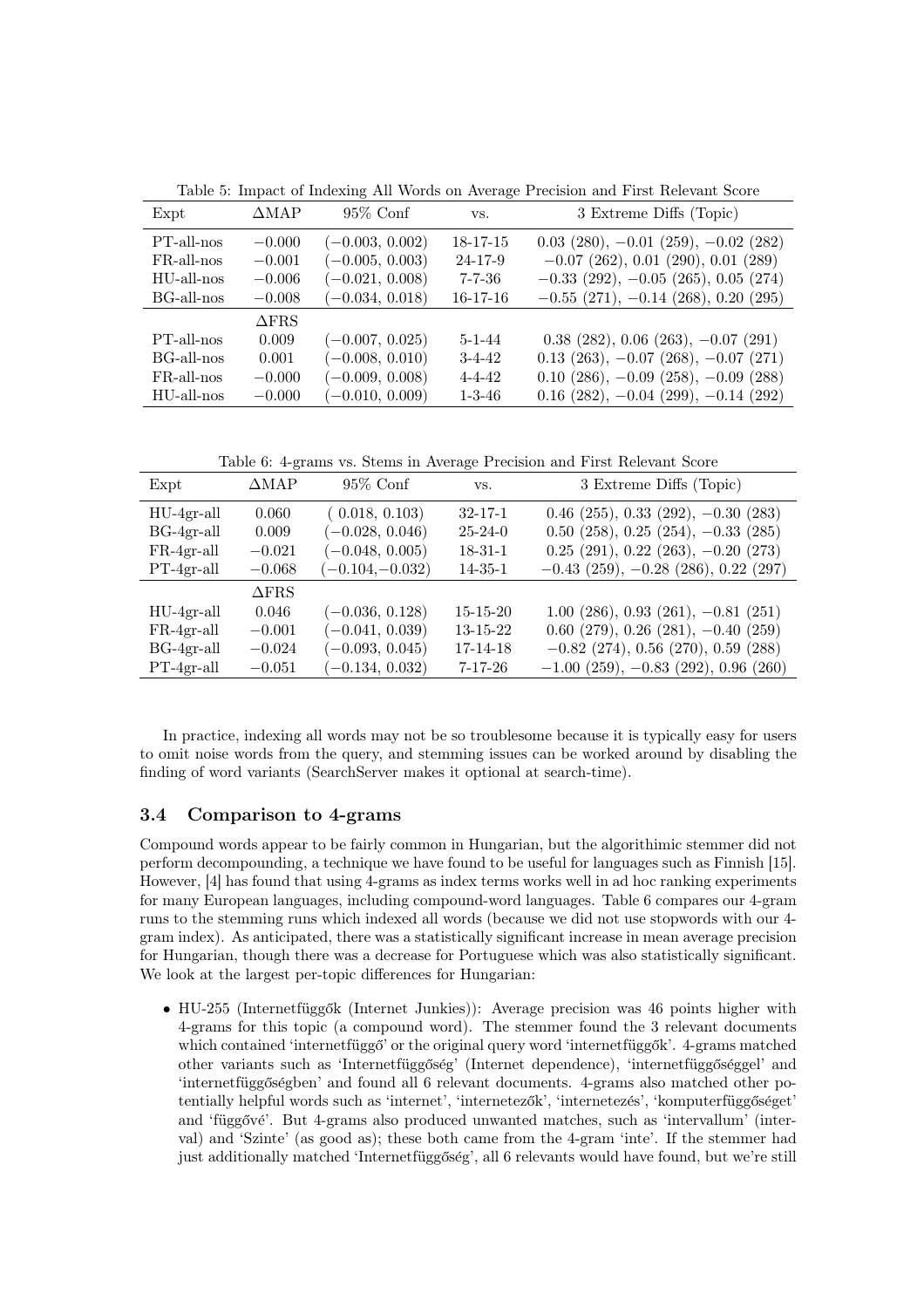investigating if the -seg suffix is one that a Hungarian stemmer should generally remove or not.

- HU-292 (Német városok újjáépítése (Rebuilding German Cities)): On this topic, 4-grams still just found 1 of the 2 relevant documents, but it moved it from rank 3 to 1 (compared to the stemming run). While 4-grams additionally matched 'újjáépítik', the bigger advantage was probably that the 4-gram method did not match 'nem' which we know from earlier was a troublesome match for the stemming run.
- HU-283 (James Bond-filmek (James Bond Films)): On this topic, the 4-gram run scored 30 points lower in average precision than the stemming run. The 4-gram run favored documents with the 'filmek' pattern (which corresponded to three 4-grams ('film', 'ilme' and 'lmek') and so it received roughly 3 times the weight compared to the stemming run). However, the relevant documents tended not to use 'filmek'; instead they tended to use other variants matched by the stemmer such as 'film', 'filmet', 'filmnél', 'filmben' and 'filmhez'.
- HU-286 (Futballsérülések (Football Injuries)): This topic had no matches in the stemming run, but a relevant document was ranked first in the 4-gram run. 4-gram matches in the relevant documents included 'futballista', 'futballkapus' (goalkeeper), 'futballválogatott', 'vállsérülést', 'vállsérüléssel', 'vállsérülés', 'sérülés' (injury), 'sérült' and 'sérültet'. This might be a case for which decompounding would be helpful.
- HU-261 (Jövendőmondás (Fortune-telling)): The stemming run only matched the one document which contained 'jövendőmondást' and 'jövendőmondás' and it was judged nonrelevant, so it scored 0 on this topic. The 4-gram returned 1 of the 3 relevant documents at rank 2 (the others weren't ranked in the top 100). Matches in the relevant document included 'jövendölők' and 'jövendőmondók'. The latter of these perhaps could have been matched with additional stemming rules, but the former would require a stemmer to do decompounding (or, if the user had decompounded the query, the latter would require index-time decompounding to match).

SearchServer can find character sequences inside European words without n-gramming if the user specifies wildcards, so for precise searches it's unclear if n-gram indexes would add value. N-gram approaches typically produce larger indexes and its queries can be slower for common word-searching cases. We're not aware of them being used in practice for European language retrieval, except perhaps by web search engines for url indexing.

### 3.5 Comparison to Alternate Stemmers

Table 7 compares alternate stemming approaches to the approach we used in our submitted runs. Unfortunately, we have run out of time to examine more topics in detail for this draft paper, but we note in particular that it seems not to matter very much on average whether the remove\_possessive function of the Hungarian stemmer is called or not.

### 3.6 Impact of /single Option

Table 8 isolates the impact of using the SearchServer /single option. This option only makes a difference for the SearchServer lexical stemmers which can produce more than one stem for a term. Like last year [15], our method for including all stems without overweighting some of the terms apparently was effective. Even in the high-variance first relevant score measure, the bigger differences favored including all stems.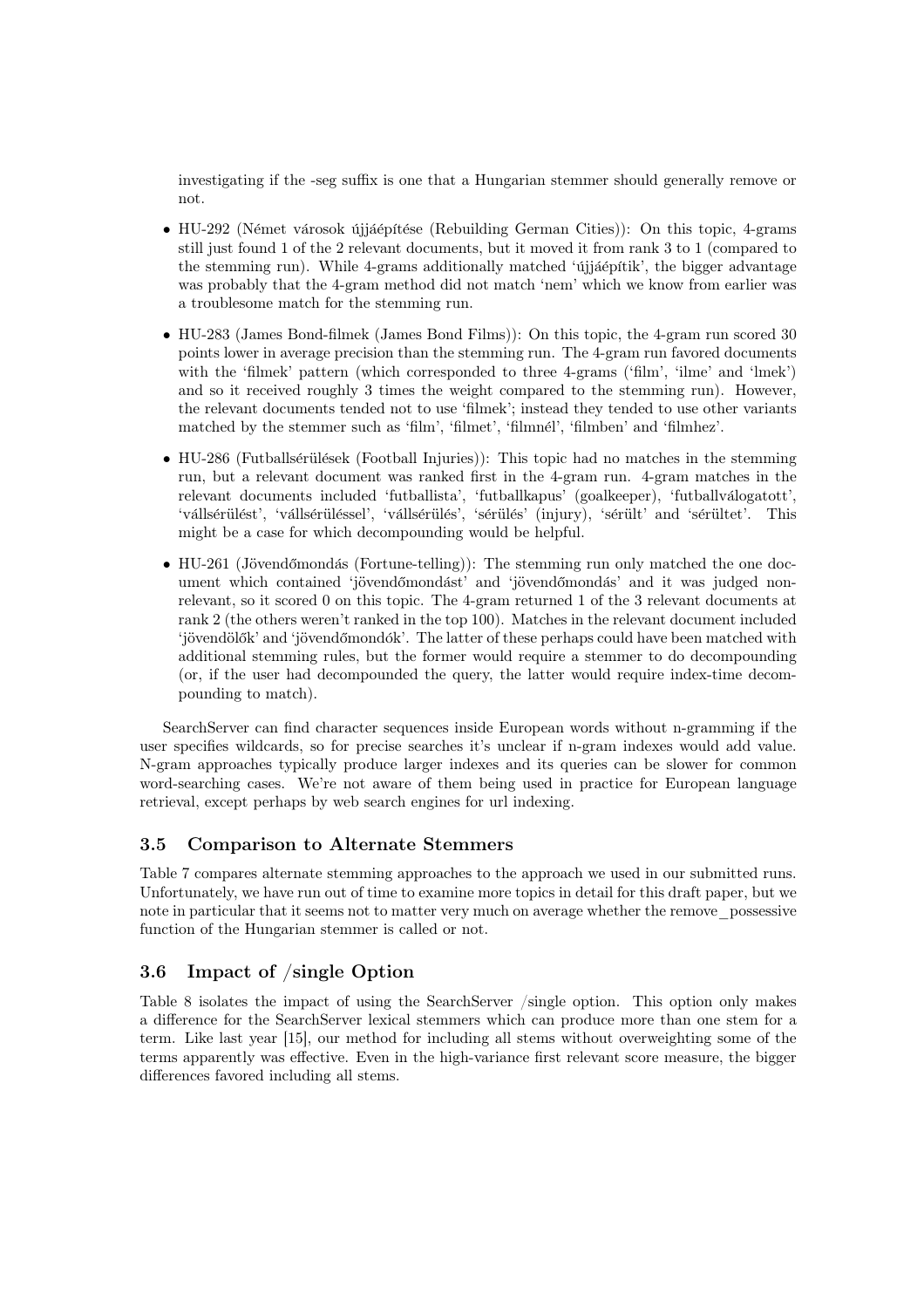| Table 7: Alternate Stemming vs. Baseline in Average Precision and First Relevant Score |  |  |
|----------------------------------------------------------------------------------------|--|--|
|                                                                                        |  |  |

| Expt         | $\triangle MAP$ | $95\%$ Conf       | VS.           | 3 Extreme Diffs (Topic)                   |
|--------------|-----------------|-------------------|---------------|-------------------------------------------|
| $FR$ -sn-lex | 0.017           | (0.001, 0.032)    | 20-16-14      | $0.29$ (291), $0.15$ (287), $-0.08$ (278) |
| HU-poss-neu  | $-0.003$        | $(-0.017, 0.012)$ | $18-9-23$     | $-0.27$ (268), 0.11 (258), 0.13 (262)     |
| BG-snru-neu  | $-0.017$        | $(-0.064, 0.029)$ | $19-25-5$     | $-0.64$ (259), $-0.44$ (271), 0.50 (258)  |
| $PT$ -sn-lex | $-0.031$        | $(-0.060,-0.001)$ | $21 - 23 - 6$ | $-0.41$ (279), $-0.28$ (286), 0.21 (274)  |
|              | $\triangle$ FRS |                   |               |                                           |
| $PT$ -sn-lex | 0.036           | $(-0.024, 0.096)$ | $10 - 8 - 32$ | $0.96$ (260), $0.49$ (300), $-0.59$ (292) |
| $FR$ -sn-lex | 0.010           | $(-0.005, 0.025)$ | $7 - 7 - 36$  | $0.19$ (252), $0.16$ (299), $-0.12$ (251) |
| BG-snru-neu  | 0.008           | $(-0.070, 0.086)$ | 14-13-22      | $0.87$ (273), 0.84 (270), $-0.79$ (280)   |
| HU-poss-neu  | $-0.019$        | $(-0.078, 0.040)$ | $4 - 5 - 41$  | $-0.95$ (265), $-0.68$ (270), 0.69 (262)  |

Table 8: Impact of /single Option on Average Precision and First Relevant Score

| Expt           | ΔМАР         | $95\%$ Conf       | VS.           | 3 Extreme Diffs (Topic)                  |
|----------------|--------------|-------------------|---------------|------------------------------------------|
| FR-sing-lex    | $-0.002$     | $(-0.011, 0.007)$ | $8 - 7 - 35$  | $-0.15$ (297), $-0.10$ (284), 0.11 (263) |
| $PT$ -sing-lex | $-0.010$     | $(-0.018,-0.002)$ | $8 - 11 - 31$ | $-0.10$ (292), $-0.10$ (275), 0.02 (298) |
|                | $\Delta$ FRS |                   |               |                                          |
| FR-sing-lex    | $-0.009$     | $(-0.025, 0.008)$ | $1 - 2 - 47$  | $-0.40$ (259), $-0.06$ (284), 0.03 (299) |
| $PT$ -sing-lex | $-0.013$     | $(-0.037, 0.011)$ | $1 - 3 - 46$  | $-0.59$ (292), $-0.07$ (275), 0.06 (267) |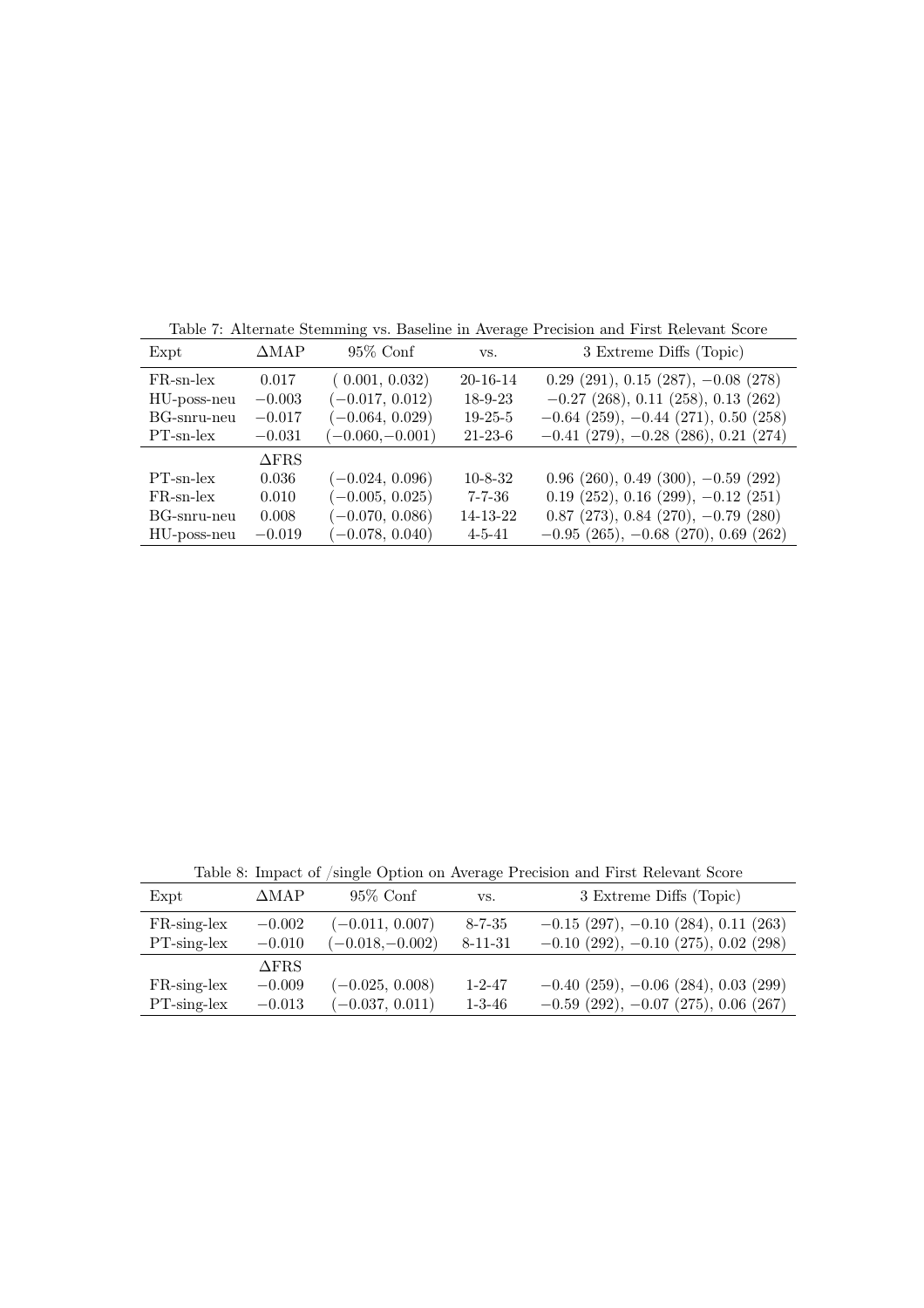| Run               | <b>FRS</b> | Success@1        | Success@5     | Success@10     | MRR.  | MAP   |
|-------------------|------------|------------------|---------------|----------------|-------|-------|
| humBG05t          | 0.749      | $15/49$ $(31\%)$ | $35/49$ (71%) | $39/49(80\%)$  | 0.476 | 0.259 |
| humBG05td         | 0.815      | $18/49$ (37%)    | $39/49(80\%)$ | $42/49$ (86\%) | 0.537 | 0.275 |
| humBG05tde        | 0.752      | $21/49$ (43\%)   | $35/49$ (71%) | $38/49$ (78%)  | 0.549 | 0.298 |
| humFR05t          | 0.810      | $25/50(50\%)$    | $39/50$ (78%) | 42/50(84%)     | 0.618 | 0.302 |
| humFR05td         | 0.825      | $30/50(60\%)$    | 39/50(78%)    | $41/50$ (82%)  | 0.686 | 0.369 |
| humFR05tde        | 0.822      | $31/50(62\%)$    | $40/50(80\%)$ | 41/50(82%)     | 0.697 | 0.401 |
| $\text{humHU05t}$ | 0.788      | $25/50(50\%)$    | 37/50(74%)    | 42/50(84%)     | 0.613 | 0.274 |
| humHU05td         | 0.838      | $23/50$ (46%)    | 41/50(82%)    | $43/50(86\%)$  | 0.614 | 0.306 |
| humHU05tde        | 0.835      | $22/50$ (44\%)   | 38/50(76%)    | $45/50(90\%)$  | 0.602 | 0.331 |
| humPT05t          | 0.856      | $31/50(62\%)$    | 42/50(84%)    | $45/50(90\%)$  | 0.714 | 0.300 |
| humPT05td         | 0.939      | $35/50(70\%)$    | $48/50(96\%)$ | 49/50(98%)     | 0.805 | 0.357 |
| humPT05tde        | 0.925      | $35/50(70\%)$    | $47/50(94\%)$ | $48/50(96\%)$  | 0.799 | 0.386 |

Table 9: Mean Scores of Submitted Runs

# 4 Submitted Runs

Table 9 lists the mean scores of the runs submitted for assessment in May 2005. In the identifiers (e.g. "humFR05tde"), 't' and 'd' indicate that the Title and Description field of the topic were used (respectively), and 'e' indicates that query expansion from blind feedback on the first 2 rows was used (see the 2003 paper [14] for more details). From the Description fields for Bulgarian, French and Portuguese, instruction words such as "find", "relevant" and "document" were automatically removed (based on looking at some older topic lists, not this year's topics; this step was skipped for Hungarian because we lacked an older topic list).

The submitted French and Portuguese Title-only runs (i.e. "humFR05t" and "humPT05t" of Table 9) correspond to the "lex" diagnostic runs (i.e. "FR-lex" and "PT-lex" of Table 2) except that the submitted runs used an older experimental version of SearchServer (though there don't appear to have been any differences that affected the runs). The submitted Bulgarian and Hungarian Title-only runs (i.e. "humBG05t" and "humHU05t"of Table 9) correspond to the "neu" diagnostic runs (i.e. "BG-neu" and "HU-neu" of Table 2).

### 4.1 Impact of Adding the Description Field

Table 10 isolates the impact of adding the Description field to the query. Though adding the Description tended to increase the scores on average (and in some cases this result was statistically significant), one should keep in mind that the Description often repeated the Title words, which hence received twice the weight in the combined query. We would expect to see more variance if the Title was replaced by the Description instead of being augmented by it

#### 4.2 Impact of Blind Feedback

Table 11 isolates the impact of the blind feedback technique (based on using the first 2 returned rows to expand the query). While mean average precision increased for all 4 languages (and the increase was statistically significant for 3 of them), the first relevant score decreased for all 4 languages (and the decrease was statistically significant for the other 1 of them).

The blind feedback technique presumably works best if relevant documents appear in the first 2 rows, in which case first relevant score cannot be improved. If the first 2 rows do not contain relevant documents, then using those rows to expand the query may hurt the query and push down the first relevant even further.

This result may explain in part why blind feedback techniques are not known to be used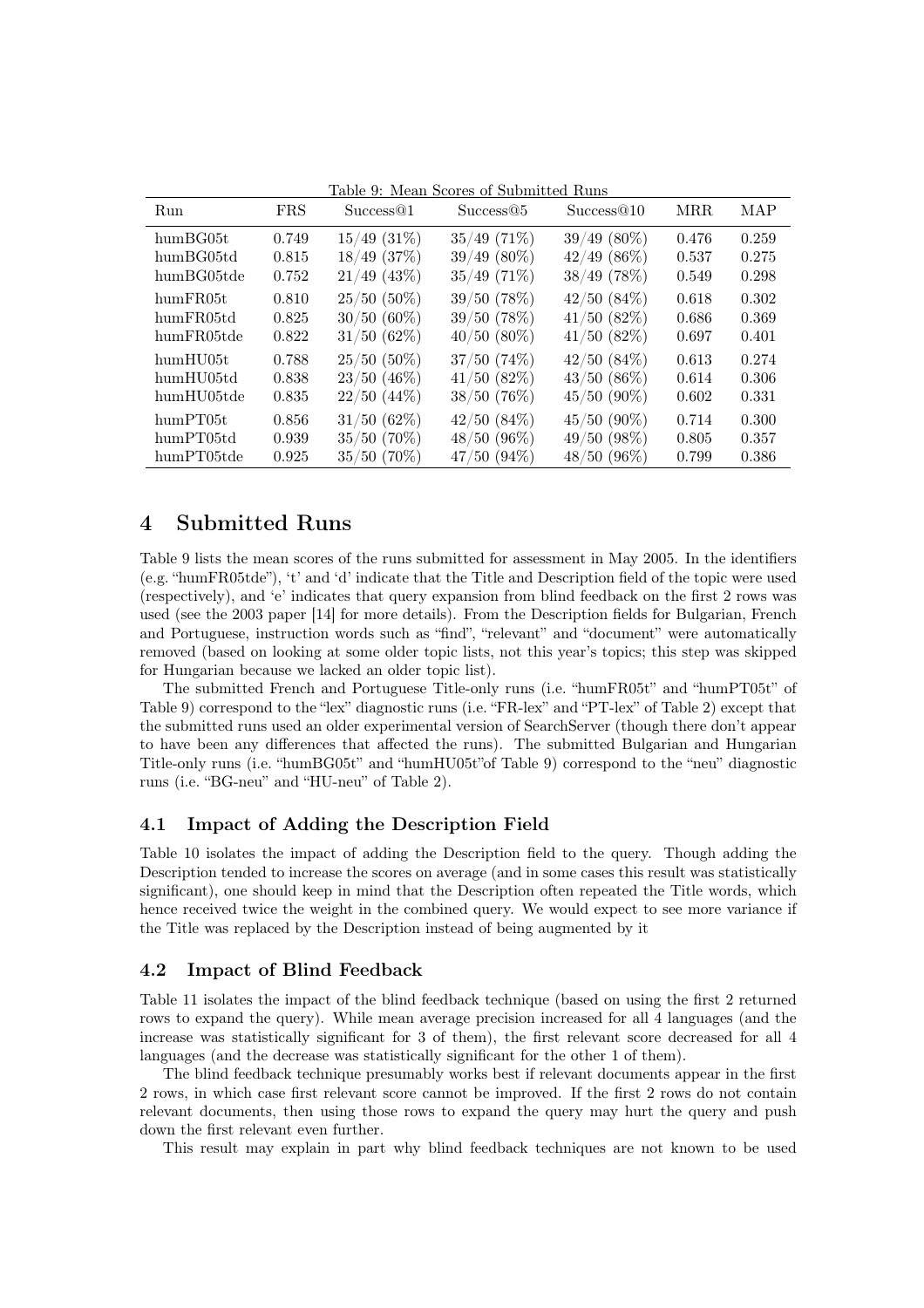| Expt       | $\triangle MAP$ | $95\%$ Conf       | VS.            | 3 Extreme Diffs (Topic)                    |
|------------|-----------------|-------------------|----------------|--------------------------------------------|
| $FR$ -td-t | 0.068           | (0.030, 0.105)    | $35 - 14 - 1$  | $0.61$ (256), 0.33 (281), $-0.18$ (277)    |
| $PT-td-t$  | 0.057           | (0.008, 0.107)    | $31 - 18 - 1$  | $-0.45$ (258), 0.34 (299), 0.34 (264)      |
| $HU$ -td-t | 0.031           | $(-0.002, 0.065)$ | $33-17-0$      | $0.33$ (286), $0.31$ (290), $-0.23$ (274)  |
| BG-td-t    | 0.016           | $(-0.034, 0.066)$ | $29-19-1$      | $-0.68$ (271), $-0.38$ (277), 0.30 (294)   |
|            | $\Delta$ FRS    |                   |                |                                            |
| $PT-td-t$  | 0.083           | (0.005, 0.160)    | 18-10-22       | $1.00$ (272), 0.86 (288), $-0.50$ (258)    |
| BG-td-t    | 0.065           | $(-0.010, 0.141)$ | $23 - 15 - 11$ | $0.80$ (273), 0.70 (286), $-0.53$ (278)    |
| $HU$ -td-t | 0.049           | $(-0.026, 0.125)$ | $16-16-18$     | $1.00$ (286), 0.93 (261), $-0.59$ (282)    |
| $FR$ -td-t | 0.014           | $(-0.033, 0.062)$ | 17-10-23       | $0.74$ (282), $-0.36$ (257), $-0.54$ (292) |

Table 10: Impact of Description on Average Precision and First Relevant Score

Table 11: Impact of Blind Feedback on Average Precision and First Relevant Score

| Expt      | $\triangle MAP$ | $95\%$ Conf       | VS.           | 3 Extreme Diffs (Topic)                   |
|-----------|-----------------|-------------------|---------------|-------------------------------------------|
| FR-tde-td | 0.031           | (0.015, 0.047)    | $34 - 16 - 0$ | $0.17$ (273), $0.16$ (290), $-0.07$ (268) |
| PT-tde-td | 0.029           | (0.005, 0.053)    | $34 - 16 - 0$ | $0.30$ (290), $0.20$ (275), $-0.24$ (274) |
| HU-tde-td | 0.025           | (0.003, 0.047)    | $31 - 17 - 2$ | $0.29$ (254), $0.18$ (290), $-0.18$ (279) |
| BG-tde-td | 0.023           | $(-0.002, 0.048)$ | 29-18-2       | $0.50$ (272), $0.14$ (254), $-0.10$ (277) |
|           | $\Delta$ FRS    |                   |               |                                           |
| FR-tde-td | $-0.002$        | $(-0.041, 0.036)$ | $10-6-34$     | $-0.58$ (282), $-0.34$ (272), 0.42 (252)  |
| HU-tde-td | $-0.003$        | $(-0.037, 0.032)$ | $7 - 6 - 37$  | $-0.39$ (298), $-0.37$ (300), 0.38 (269)  |
| PT-tde-td | $-0.014$        | $(-0.038, 0.010)$ | $6 - 7 - 37$  | $-0.50$ (258), $-0.16$ (277), 0.07 (269)  |
| BG-tde-td | $-0.062$        | $(-0.109,-0.016)$ | $9 - 16 - 24$ | $-0.63$ (277), $-0.50$ (299), 0.13 (296)  |

in practice even though they have been popular with experimenters for several years in ad hoc evaluations (which typically focus on mean average precision).

### References

- [1] AltaVista's Babel Fish Translation Service. http://babelfish.altavista.com/tr
- [2] Cross-Language Evaluation Forum web site. http://www.clef-campaign.org/
- [3] Andrew Hodgson. Converting the Fulcrum Search Engine to Unicode. Sixteenth International Unicode Conference, 2000.
- [4] Paul McNamee and James Mayfield. JHU/APL Experiments in Tokenization and Non-Word Translation. Working Notes for the CLEF 2003 Workshop, 2003.
- [5] MTA SZTAKI: English-Hungarian, Hungarian-English Online Dictionary. http://dict.sztaki.hu/english-hungarian
- [6] NTCIR (NII-NACSIS Test Collection for IR Systems) Home Page. http://research.nii.ac.jp/∼ntcadm/index-en.html
- [7] M. F. Porter. Snowball: A language for stemming algorithms. October 2001. http://snowball.tartarus.org/texts/introduction.html
- [8] S. E. Robertson, S. Walker, S. Jones, M. M. Hancock-Beaulieu and M. Gatford. Okapi at TREC-3. Proceedings of TREC-3, 1995.